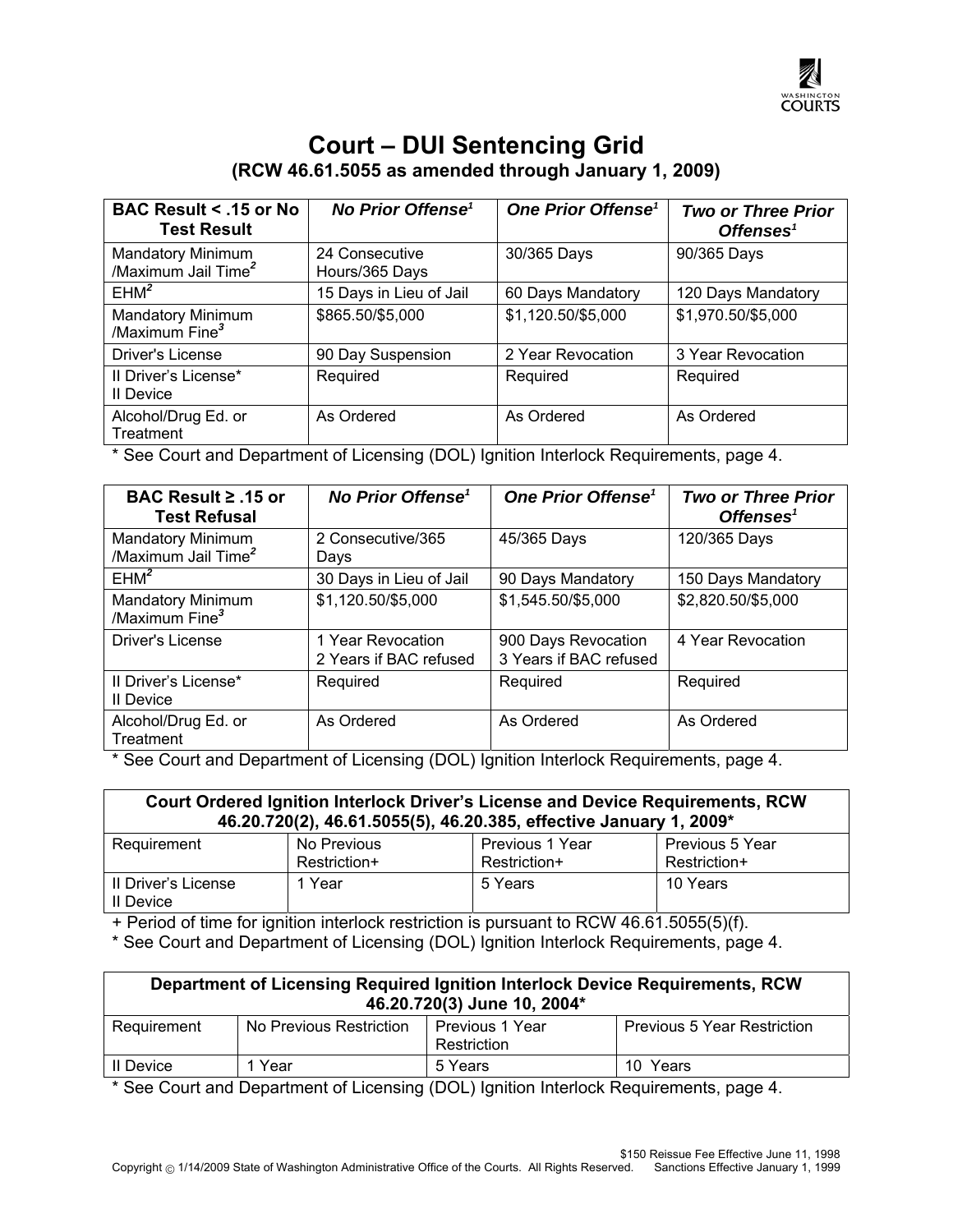

<sup>1</sup>Prior Offenses: Count all prior offenses where the arrest date of the prior offense occurred within 7 years before or after the arrest date on the current offense. RCW 46.61.5055(14)(b); *Seattle v. Quezada*, 142 Wn.App. 43, 174 P.3d 129 (Div. 1 2007). "Prior offense" is defined by RCW 46.61.5055(14)(a) to include–

- **Ci** Original Convictions for the following: (1) DUI (RCW 46.61.502) (or an equivalent local ordinance); (2) Phys. Cont. (RCW 46.61.504) (or an equivalent local ordinance); (3) Veh. Homicide (RCW 46.61.520) or Veh. Assault (RCW 46.61.522) if either committed while under the influence; (4) Equiv. out-of-state statute for any of the above offenses.
- **C** Deferred Prosecution Granted for the following: 1) DUI (RCW 46.61.502) (or equivalent local ordinance); (2) Phys. Cont. (RCW 46.61.504) (or equiv. local ordinance); (3) Neg. Driving 1st (RCW 46.61.5249, or equiv. local ord.), *if the person was originally charged with DUI or Phys. Cont. (or an equiv. local ord.), or Veh. Hom. (RCW 46.61.520) or Veh. Assault (RCW 46.61.522). See Bremerton v. Tucker*, 126 Wn.App. 26, 103 P.3d 1285 (Div. 2 2005); *Seattle v. Quezada*, 142 Wn.App. 43, 174 P.3d 129 (Div. 1 2007) (a revoked deferred prosecution only counts as one prior offense).
- Â **Amended Convictions for the following**: *If the person was originally charged with DUI or Phys. Cont. or an equivalent local ordinance, or Veh. Homicide (RCW 46.61.520) or Veh. Assault (RCW 46.61.522)* (1) Neg. Driving 1st (RCW 46.61.5249), (2) Reckless Driving (RCW 46.61.500), (3) Reckless Endangerment (RCW 9A.36.050), (4) Equiv. out-of-state or local ordinance for the above offenses. See, *Walla Walla v. Greene,* 154 Wn.2d 722, ¶ 14, 116 P.3d 1008 (2005).

<sup>2</sup>Mandatory Jail and Electronic Home Monitoring (EHM): If there are prior offenses within 7 years of arrest date, the mandatory jail shall be served by imprisonment for the minimum statutory term and may not be suspended or deferred unless the court finds that imposition of this mandatory minimum sentence would impose a substantial risk to the offender's physical or mental well-being. The mandatory statutory term may not be converted to EHM. *Bremerton v. Bradshaw,* 121 Wn.App. 410, 88 P.3d 438 (Div. 2 2004). Where there are no prior offenses within 7 years of arrest date, the court may grant EHM instead of mandatory minimum jail. If there are prior offenses, the mandatory EHM may not be suspended or deferred unless the court finds that imposition of this mandatory minimum sentence would impose a substantial risk to the offender's physical or mental well-being. RCW 46.61.5055(1)(a)(i), (2)(a)(i), (3)(a)(i).

**Mandatory Conditions of Probation for any Suspended Jail Time**: The individual is not to: (i) drive a motor vehicle without a valid license to drive and proof of financial responsibility (SR 22), (ii) drive while having an alcohol concentration of .08 or more within two hours after driving, (iii) refuse to submit to a test of his or her breath or blood to determine alcohol concentration upon request of a law enforcement officer who has reasonable grounds to believe the person was driving or was in actual physical control of a motor vehicle while under the influence of intoxicating liquor, except for ignition interlock driver's license and device or alcohol monitoring requirements under RCW 46.61.5055(5), violation of **any** mandatory condition, requires a minimum penalty of 30 days confinement, which may not be suspended or deferred, and an additional 30 day license suspension. RCW 46.61.5055(11). Courts are required to report violations of mandatory conditions requiring confinement or license suspension to DOL. RCW 46.61.5055.

*3* **Mandatory Monetary Penalty**: PSEA 1, RCW 3.62.090(1); Alcohol Violators Fee, RCW 46.61.5054; Criminal Justice Funding Penalty, RCW 46.64.055 (Note: RCW 3.62.090(1) and (2) apply to CJF penalty); Criminal Conviction Fee, RCW 3.62.085.

**Felony DUI and Felony Physical Control**: Laws of 2006, ch. 73, §§ 1-3 (effective July 1, 2007) created new class C felony crimes of Felony DUI and Felony Physical Control. With four priors within 10 years, or one prior conviction of Veh. Homicide or Veh. Assault (see above), a current offense is a Class C Felony punished under Chapter 9.94A RCW. "Within 10 years" means that the arrest for the prior offense occurred within 10 years of the arrest for the current offense. Laws of 2007, ch. 474 (effective July 1, 2007); RCW 46.61.5055(13)(c).

**Jurisdiction**: Court has 5 years jurisdiction.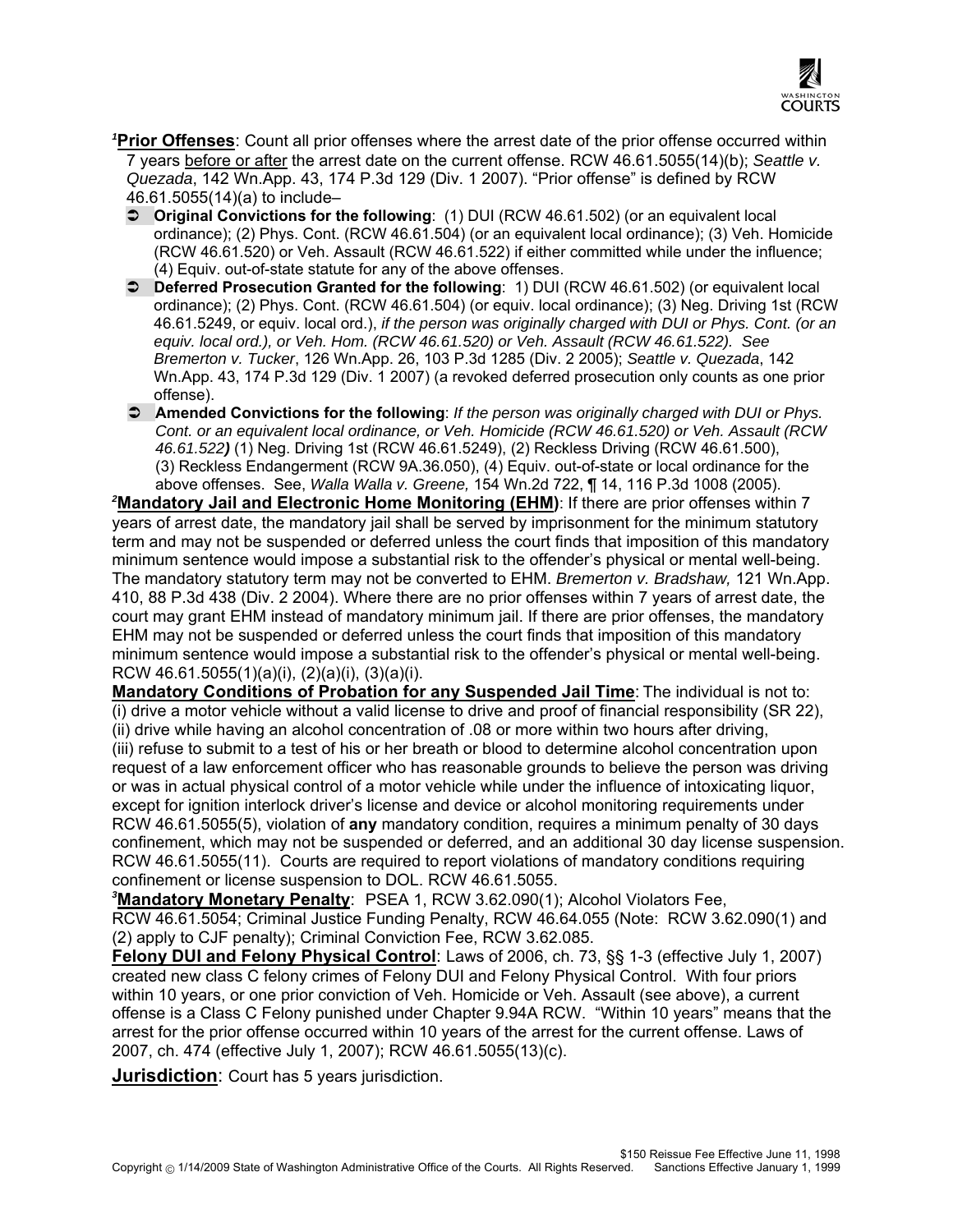

## **Department of Licensing - DUI Administrative Sanctions and Reinstatement Provisions**

**(As amended through July 1, 2007)** 

| <b>ADMINISTRATIVE SANCTIONS - RCW 46.20.3101</b> |                                                                                                                 |                                                                                                                                                                   |
|--------------------------------------------------|-----------------------------------------------------------------------------------------------------------------|-------------------------------------------------------------------------------------------------------------------------------------------------------------------|
| <b>REFUSED TEST</b>                              | <b>First Refusal Within 7 Years And</b><br><b>No Prior Administrative Action</b><br><b>Within Past 7 Years*</b> | <b>Second or Subsequent Refusal Within</b><br>Past 7 Years OR First Refusal And At<br><b>Least One Prior Administrative Action</b><br><b>Within Past 7 Years*</b> |
| Adult                                            | One Year License Revocation                                                                                     | <b>Two Year License Revocation</b>                                                                                                                                |
| Minor                                            | One Year License Revocation                                                                                     | Two Year License Revocation Or<br>Until Age Twenty-One Whichever Is<br>Longer                                                                                     |
| <b>BAC RESULT</b>                                | <b>First Administrative Action</b>                                                                              | <b>Second or Subsequent</b><br><b>Administrative Action</b>                                                                                                       |
| Adults $\geq 0.08$                               | 90 Day License Suspension                                                                                       | <b>Two Year License Revocation</b>                                                                                                                                |
| Minors $\geq 0.02$                               | 90 Day License Suspension                                                                                       | One Year License Revocation Or<br>Until Age Twenty-One Whichever Is<br>Longer                                                                                     |

\*Day for day credit for revocation period already served under suspension, revocation, or denial imposed under RCW 46.61.5055 and arising out of the same incident.--RCW 46.20.3101(4).

**Ignition Interlock Driver's License, RCW 46.20.385 (effective January 1, 2009)**  May apply for an Ignition Interlock Driver's License upon receiving RCW 46.20.308 notice or upon suspension or revocation. See "Court and Department of Licensing Ignition Interlock Requirements, page 4."

Note: An individual convicted of DUI or physical control will have his/her driving privilege placed in probationary status for five years from the date he/she is eligible to reinstate his/her driver's license (see RCW 46.61.5055 and 46.20.355). An individual granted a deferred prosecution under RCW 10.05.060 will have his/her driving privilege placed on probationary status for five years from the date of the incident, which was the basis for the deferred prosecution (see RCW 46.20.355 and 10.05.060).

| <b>REQUIREMENTS FOR REINSTATEMENT OF DRIVING PRIVILEGE</b>                                                                                                                                                      |                                                                                                                                                                                                   |  |
|-----------------------------------------------------------------------------------------------------------------------------------------------------------------------------------------------------------------|---------------------------------------------------------------------------------------------------------------------------------------------------------------------------------------------------|--|
| Suspended License* (RCW 46.20.311)                                                                                                                                                                              | Revoked License* (RCW 46.20.311)                                                                                                                                                                  |  |
| File and maintain proof of financial<br>responsibility for the future with the<br>Department of Licensing as provided in<br>chapter 46.29 RCW (SR 22)<br>Present written verification by a company<br>$\bullet$ | File and maintain proof of financial<br>responsibility for the future with the<br>Department of Licensing as provided in<br>chapter 46.29 RCW (SR22)<br>Present written verification by a company |  |
| that it has installed the required ignition<br>interlock device on a vehicle owned and/or<br>operated by the person seeking<br>reinstatement                                                                    | that it has installed the required ignition<br>interlock device on a vehicle owned and/or<br>operated by the person seeking<br>reinstatement                                                      |  |
| Pay \$150 driver's license reissue fee                                                                                                                                                                          | Pay \$150 driver's license reissue fee                                                                                                                                                            |  |
| Driver's ability test NOT required                                                                                                                                                                              | Satisfactorily complete a driver's ability test                                                                                                                                                   |  |

\*If suspension or revocation is the result of a criminal conviction, the driver must also show proof of either (1) enrollment and satisfactory participation in an approved alcohol treatment program or (2) completion of an alcohol information school, as determined by the court and/or treatment agency.